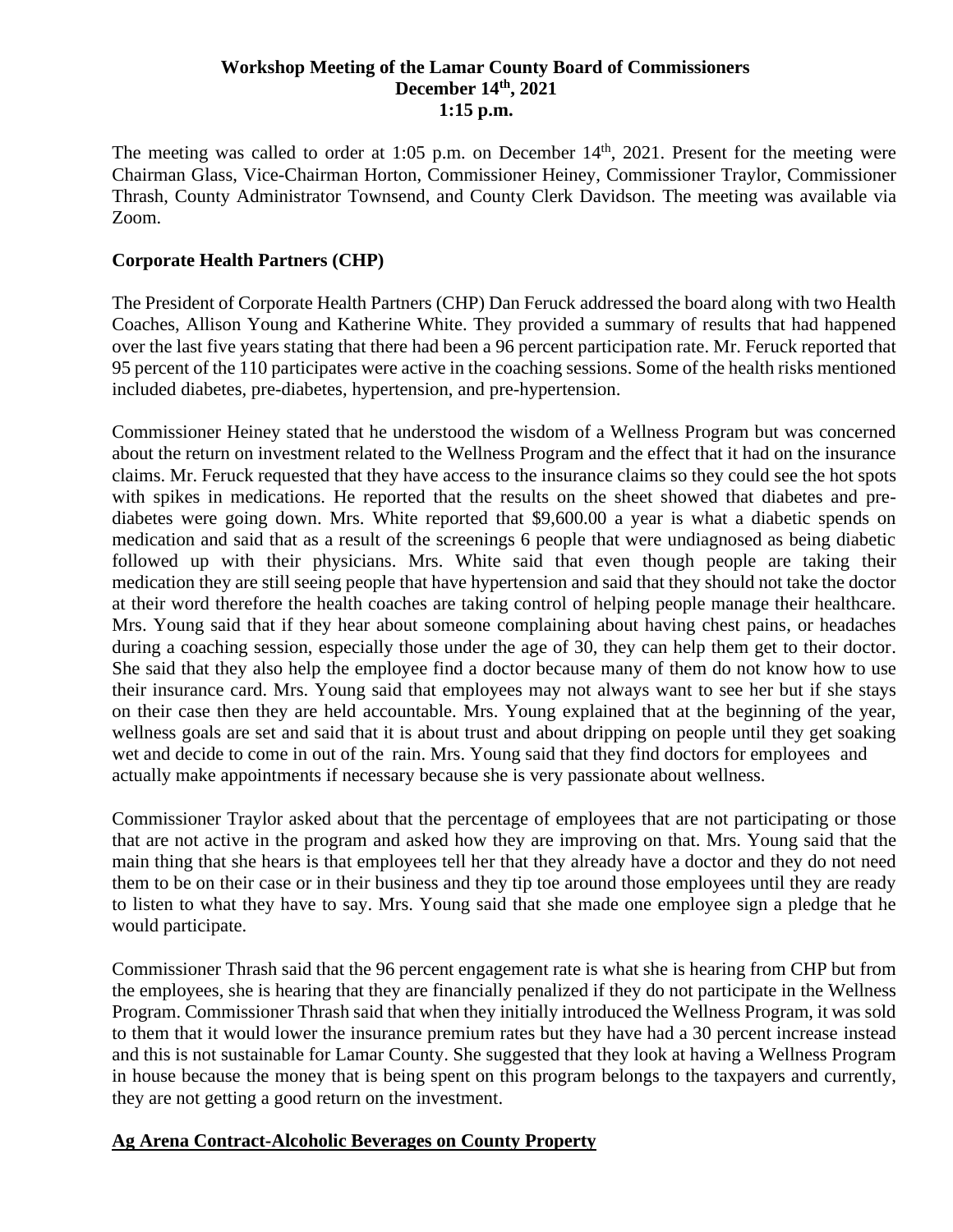Chairman Glass stated that a vendor has requested to sell alcoholic beverages at the Ag Arena and in the Ag Arena contract agreement it states that alcoholic beverages are not permitted on County property. The insurance policy with the Association of County Commissioners of Georgia (ACCG) would cost more if the County allowed this to happen. The permit for selling alcohol would need to be approved by the Barnesville City Council since the Ag Arena is annexed into the City of Barnesville. The Ag Arena has low supervision and the cost for security would also need to be provided since it is on County property. The board agreed not to change the current policy to allow alcoholic beverages on County property.

# **EMS Discussion**

County Administrator Townsend stated that he and the County Manager Jason Tinsley from Upson County, visited two ambulance companies out of Atlanta Georgia. The idea is to select an ambulance company to partner with that is also part of the community. He said that the zone permit application period is open from December  $26<sup>th</sup>$  to January  $5<sup>th</sup>$ , 2022. They are working together with the ambulance vendors so that a recommendation can be provided at the Regular Business Meeting. County Administrator Townsend said that American Relief Funds (ARP) funds could be used for the equipment but not for the actual ambulance service. The cost for having 6 EMTs and 6 Paramedics will be around \$775,000.00. Commissioner Thrash asked if it was feasible for Lamar County and Upson County to have their own regional ambulance service. County Administrator Townsend said that getting trucks would take at least 12 to 18 months.

Chairman Glass explained that when they talked to the State there is a zoning permit where you have permission to perform the medical services within an area and in order to acquire the zone permit someone has to release it or the State has to take it back. In this case, Community Ambulance is releasing it and companies have a 10-day window to apply for it. To apply for the zone permit, you have to have a licensed ambulance capability so to make the deadline, you have to have a licensed ambulance service. The permit cost, once awarded, is \$2,500.00 a year and a licensed physician has to manage the medications.

County Administrator Townsend said that Upson County is meeting with two other vendors that Lamar County has a bid from. Chairman Glass said that the timeline goal is to recommend one of the bids at the Regular Business Meeting and partner with one of them to qualify for a license and then submit an application for the zone permit. The license for the ambulance will be held by Lamar County and they will partner with Upson County with the same ambulance company; Lamar County will have a contract, and Upson County will have a contract. An example of this is that Upson County has a 9-minute response time in their Request for Proposal (RFP) but Lamar County does not have this in their RFP even though they will partner with the same ambulance company. With this arrangement, they could have an Intergovernmental Agreement with Upson County and then Pike County may come into the agreement at a later time but essentially everyone will have their own contract with their own set of powers managing the ambulance service.

## **Regular Business Meeting Discussion.**

The board reviewed items to be placed on the agenda.

- 1. Call to Order
- 2. Pledge of Allegiance
- 3. Invocation-Scott Weaver from Lasting Impact Church
- 4. Approval of Agenda
- 5. Recess for Public Hearing
- 6. Reconvene Regular Business Meeting
- 7. Minutes Approval
	- i. Workshop Meeting November  $10^{th}$ , 2021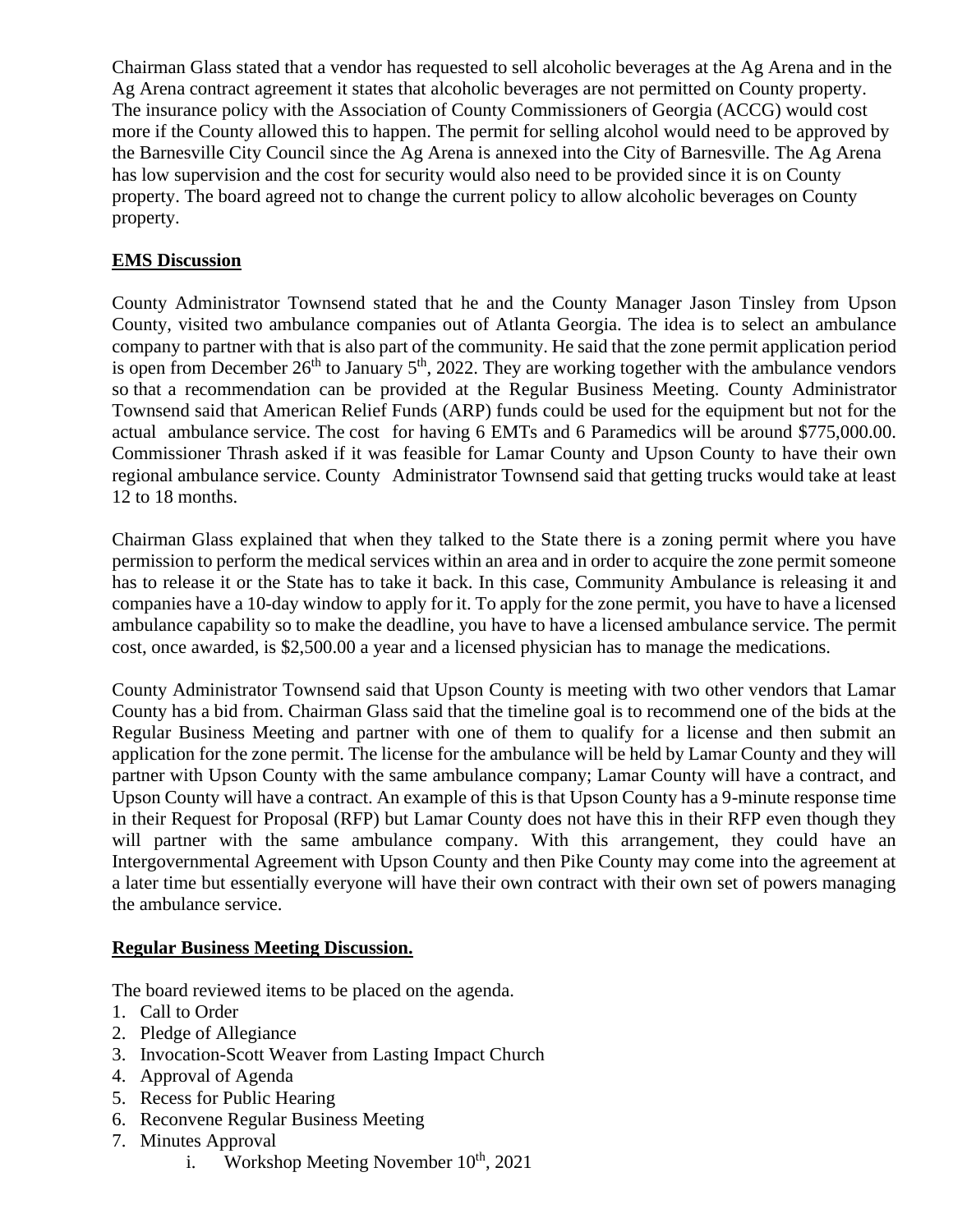- ii. Public Hearing Meeting November  $16<sup>th</sup>$ , 2021
- iii. Regular Business Meeting November  $16<sup>th</sup>$ , 2021
- 8. Annual Appointments
	- I. Vice-Chair (District 2)-Robert Heiney
- II. County Attorney- Scott Mayfield (Smith, Welch, Webb, and White)

The board discussed conflicts that the County Attorney may have with the City of Milner and the County.

- III. Open Records Custodian-Scott Mayfield (Smith, Welch, Webb, and White)
- IV. County Surveyor-James Butler
- V. County Physicians-State Board of Worker's Compensation
	- i. Dr. Woodall, Wilson, and Manley MD
	- ii. Dr. Aaron Buice MD
	- iii. Family Medical Center (Family Medicine) Griffin, Ga.
	- iv. The Hughston Clinic (Orthopedic Surgery)
	- v. Orthopedics Sports Medicine & Surgery-Thomaston Ga.
	- vi. Orthopedics Sports Medicine & Surgery-Brandon Boyce-Barnesville, Ga.
	- vii. Resurgens Orthopedics-Griffin, Ga.

9. Board Appointments

- i. Re-Appointment of Irvin Trice-Non-Public Member of the Council of the Three Rivers Regional Commission
- ii. Re-Appointment of Three Rivers Regional Commission-County-Bennie Horton
- iii. E911 Committee-County-Robert Heiney
- iv. Lamar County Industrial Development Authority-Resignation of Phillip Bell and Appointment to Fill the Unexpired Term through December 31, 2022.
- v. Re-Appointment Board of Elections-Democratic Party-Scott Cone
- 10. Resolution 2021-34 Budget Approval
- 11. Resolution 2021-35 Qualifying Fees
	- i. County Commissioner-Chair \$126.00
	- ii. County Commissioner-District 1 \$108.00
	- iii. County Commissioner-District 2 \$108.00
	- iv. Member, Board of Education District 2 \$198.00
	- v. Member, Board of Education District 4 \$198.00
	- vi. Member, Board of Education At Large \$252.00
- 12. Resolution 2021-36 Tax Assessors Board for re-appointment of Betty Smith Banks and Brad Bryan to a 4-year beginning 1/1/2022 through 12/31/2025.

 Chairman Glass explained that the re-districting has to be set before qualifying for 2022. The current plan is to work with Three Rivers and their GIS employee or the Central Georgia Regional Commission.

## **Recess for Executive Session**

Commissioner Traylor made a motion to adjourn the Workshop meeting at 1:13 p.m. to go into Executive Session for legal issues and Personnel. Commissioner Horton seconded the motion. The motion passed unanimously. The board came out of executive session at approximately 1:59 p.m. Commissioner Thrash made a motion to adjourn the Regular Business Meeting. Vice-Chairman Horton seconded the motion. The motion passed unanimously.